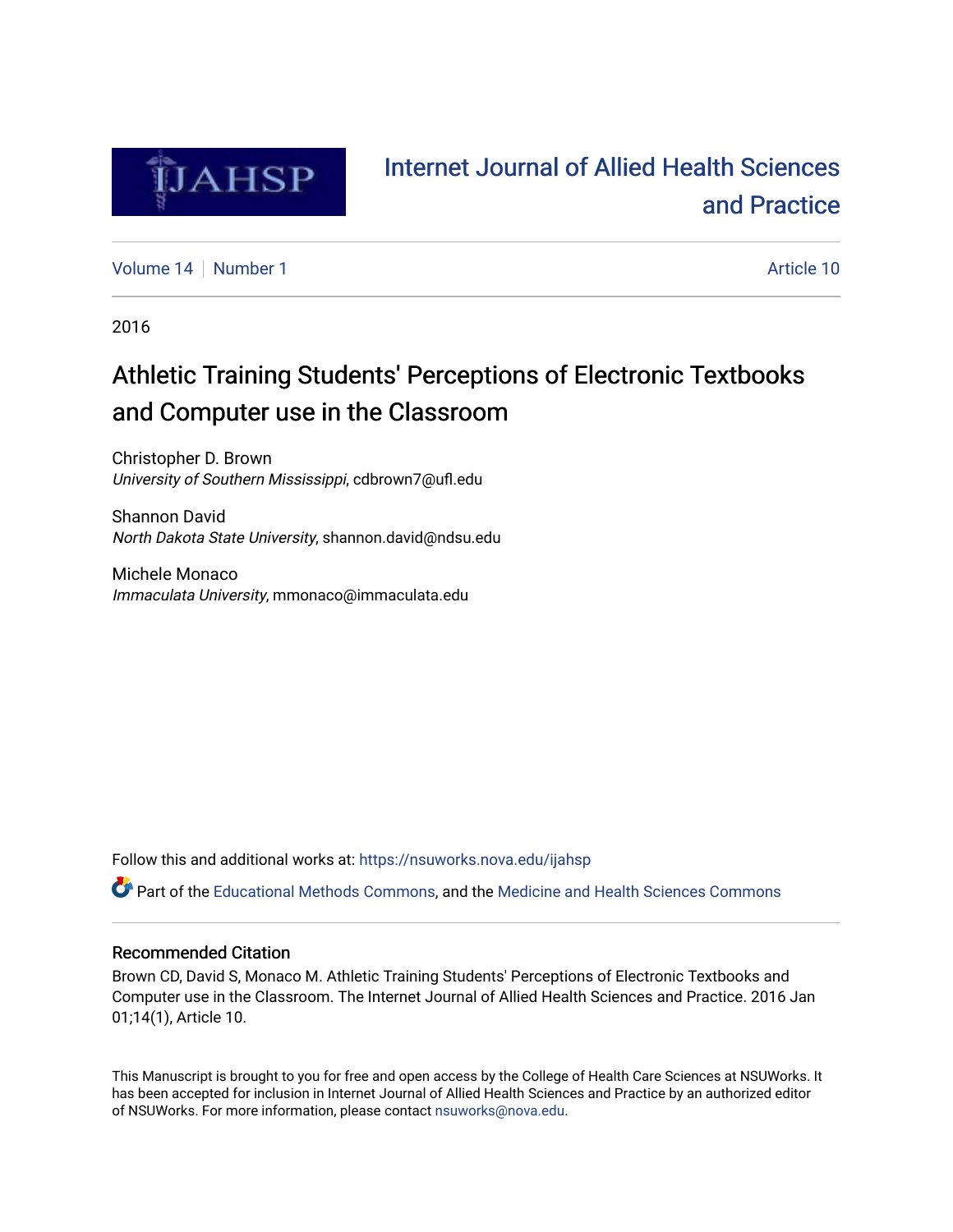## Athletic Training Students' Perceptions of Electronic Textbooks and Computer use in the Classroom

## **Abstract**

Purpose: Academia is currently seeing a surge in technology integration in the classroom. Electronic textbooks (e-textbooks) is expected to grow exponentially in the future. Although there is a rush in use of technology in academia, few studies have evaluated perceptions of electronic textbooks especially among athletic training students. The purpose of this study is to identify athletic training student computer use, if athletic students are using electronic textbooks, and to help understand their perceptions of those electronic texts. Method: A cross sectional survey design was utilized. Participants completed a self-reported online survey. A survey link was emailed to athletic training faculty in 360 undergraduate programs to be forwarded to their students. The survey contained an informed consent item followed by 37 items (6 demographic) related to perceptions of electronic textbooks. Data analysis used descriptive statistics. Results: A total of 861 athletic training students completed the survey. When students were asked about their preference for e-textbooks or traditional textbooks, 69% prefer a traditional textbook while 22% state they had never had the opportunity to work with an e-textbook. A majority of students (96.4%) feel comfortable with computers. A large number of students (43.1%) respond they are not aware e-textbooks exist for athletic training courses. The primary reasons students prefer traditional textbooks over e-textbooks are ease of reading, followed by ease of note taking. Conclusions: The majority of athletic training students, who fall in the age range of the Millennial Generation, prefer traditional textbooks over etextbooks. Educators should continue to utilize traditional textbooks as a primary method of learning while incorporating technology such as e-textbooks as secondary methods.

## Author Bio(s)

- Christopher Brown, PhD, is an Assistant Professor in the School of Human Performance and Recreation at the University of Southern Mississippi.
- Shannon David, PhD, is an Assistant Professor in the Department of Health, Nutrition, and Exercise Sciences at North Dakota State University.
- Michele Monaco, DSc, ATC, is an Assistant Professor at Immaculate University in Pennsylvania.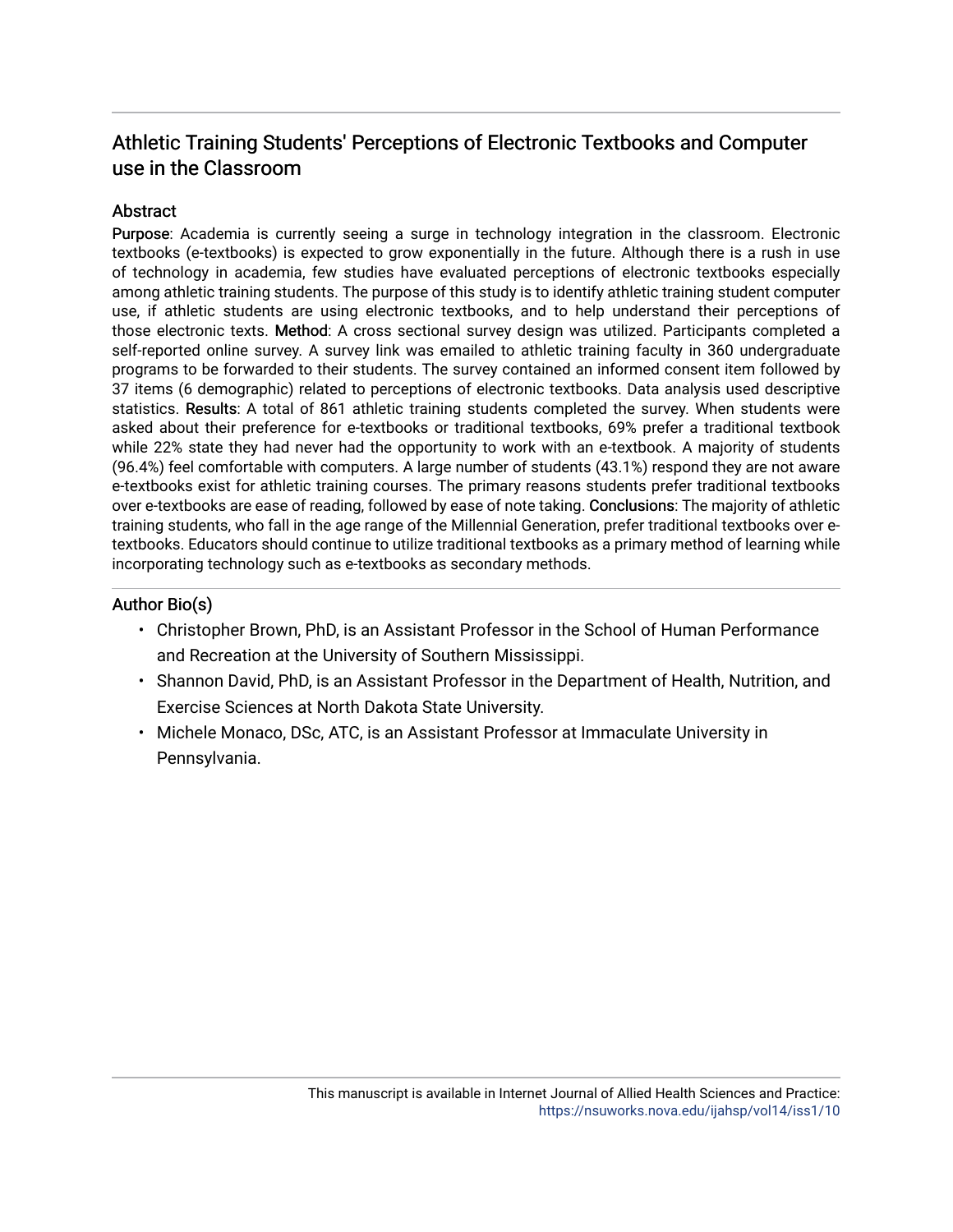

The Internet Journal of Allied Health Sciences and Practice *Dedicated to allied health professional practice and education* **Vol. 14 No. 1 ISSN 1540-580X**

## Athletic Training Students' Perceptions of Electronic Textbooks and Computer Use in the Classroom

Christopher Brown, PhD Shannon David, PhD Michele Monaco, DSc, ATC

University of Southern Mississippi North Dakota State University Immaculata University

United States

#### **ABSTRACT**

**Purpose**: Academia is currently seeing a surge in technology integration in the classroom. Electronic textbooks (e-textbooks) are expected to grow exponentially in the future. Although there is a rush in use of technology in academia, few studies have evaluated perceptions of electronic textbooks especially among athletic training students. The purpose of this study is to identify athletic training student computer use, if athletic students are using electronic textbooks, and to help understand their perceptions of those electronic texts. **Method**: A cross sectional survey design was utilized. Participants completed a selfreported online survey. A survey link was emailed to athletic training faculty in 360 undergraduate programs to be forwarded to their students. The survey contained an informed consent item followed by 37 items (6 demographic) related to perceptions of electronic textbooks. Data analysis used descriptive statistics. **Results**: A total of 861 athletic training students completed the survey. When students were asked about their preference for e-textbooks or traditional textbooks, 69% prefer a traditional textbook while 22% state they had never had the opportunity to work with an e-textbook. A majority of students (96.4%) feel comfortable with computers. A large number of students (43.1%) respond they are not aware e-textbooks exist for athletic training courses. The primary reasons students prefer traditional textbooks over e-textbooks are ease of reading, followed by ease of note taking. **Conclusions**: The majority of athletic training students, who fall in the age range of the Millennial Generation, prefer traditional textbooks over e-textbooks. Educators should continue to utilize traditional textbooks as a primary method of learning while incorporating technology such as e-textbooks as secondary methods.

#### **INTRODUCTION**

There has been much advancement in the athletic training classroom over the first years of the new millennium especially in the realm of technology integration. Concepts such as mobile learning, e-learning, webinars, text-messaging in the classroom, and audience response systems (clickers) are becoming more popular in athletic training education.1-5 Despite the new advancements in technology and "e-learning," it seems that one aspect of education is changing little throughout this technology surge. Paper textbooks continue to be widely used throughout the academic community as a primary study method.

The landscape of books has been slowly shifting towards e-books since first introduced more than a decade ago. Since the production of handheld reading devices such as Kindles, iPads, Nooks, etc. began, access to electronic versions of traditional paper books has increased.<sup>6</sup> This increased access to electronic learning media coincided with the media immersion (TV, internet, etc.) common among the generations of children and young adults filling the United States public school system.<sup>7</sup> With use of electronic media listed as the most common waking activity for children school ages K-12, it is no wonder that more and more literary works are being converted to the digital fold. This immersion helped to propagate the dependence upon technology seen in many students who currently, or will soon, major in a variety of allied health professions.<sup>7</sup>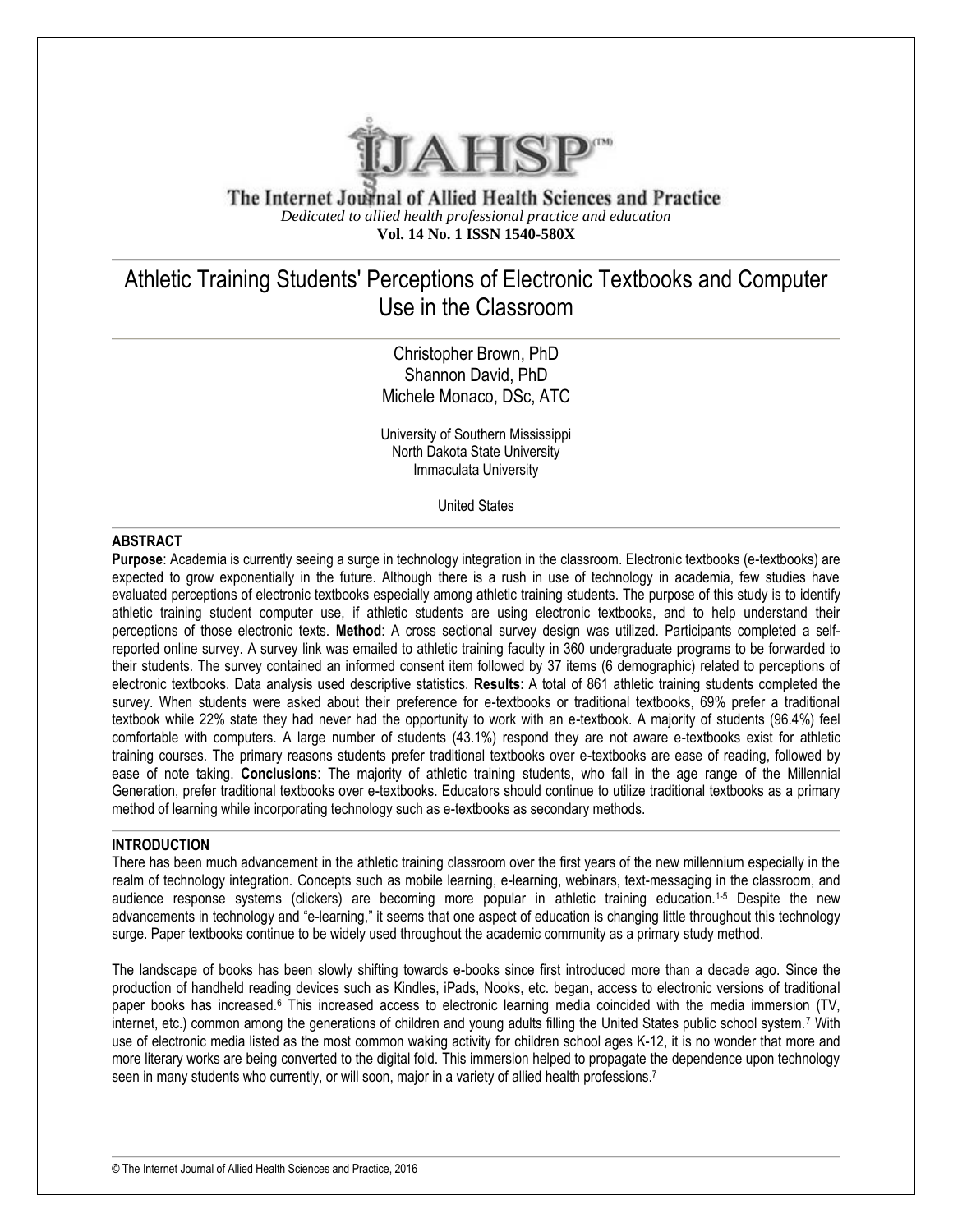Electronic textbooks (e-textbooks) accounted for 2% of overall textbook sales in 2009. <sup>8</sup> A 2012 survey of 1200 college students conducted found that e-textbook sales comprised 9% of total textbooks sales.<sup>9</sup> This trend is expected to increase in the market in the next decade and may pass 25% in 2015.<sup>10,11</sup> E-textbooks may offer many possible benefits and potential problems for both students and academicians, such as those listed in Table 1.

**Table 1: Benefits and Problems Associated with Electronic Textbooks**

| <b>Benefits</b>                                | <b>Problems</b>                                                      |
|------------------------------------------------|----------------------------------------------------------------------|
| Lower cost                                     | Require computer or e-reader                                         |
| Readily Available                              | May require portable device                                          |
| Many books fitting on a single reader/computer | Copying/printing is usually restricted                               |
| Integrated dictionaries                        | Some e-readers are black and white only                              |
| Electronic highlighting or annotation          | Technology platforms used to read e-textbooks may become<br>obsolete |
| Web or multimedia tie-ins                      | May require internet access                                          |
| Environmentally friendly                       |                                                                      |
| Downloadable e-textbooks                       |                                                                      |
| Downloadable updates                           |                                                                      |

### Few studies directly compare preference and use of e-textbooks and paper textbooks. South African secondary school students, undergraduate general students, dental school students, and junior doctors, all prefer traditional resources instead of electronic options.12-18 However, these results are somewhat at odds with the current research regarding the new generation of undergraduate students. Monaco and Martin identified the current millennial generation (students born after 1982) as being used to having technology at their fingertips and demanding to stay connected throughout their time in college.<sup>19</sup> Based upon this statement, the inclusion of e-textbooks in the curriculum should be a welcome change for today's student learners. This apparent division between the academic and non-academic lifestyles may become problematic when educators try to engage their students with an electronic textbook while their students may prefer a traditional textbook. As students use more technology, cognitive processes are also changing.<sup>20</sup> In 2008, Baulerlein found that reading proficiency has dropped from 40 to 35% due to technology integration.<sup>21</sup> Skills such as deep thinking are slowly evaporating and being displaced with fast scanning and browsing which are skills used in Instant Messaging, Twittering, and Googling.

On the reverse side of this issue, new student dependence upon technology may sometimes be a burden on educators who did not grow up in the same technology dominant society. This is found to create distance between the students and the educators.<sup>22</sup> Some believe educators need to utilize as many electronic education tools as possible in order to communicate effectively with students.<sup>23</sup> Others support this idea by discussing ways to motivate a 21<sup>st</sup> century student through full technology integration with internet and multimedia access.<sup>24</sup> One way for these educators to potentially help reach their students through the "technology void" is to introduce or allow e-textbooks into the athletic training curriculum as a means of engagement through multi-media.

There has been dichotomy among students in higher education on the integration of e-textbooks, with no studies evaluating specifically athletic training students' perception of e-textbooks or use of technology in the educational process.<sup>13,14</sup> This information is important to determine the worth of using electronic media in the athletic training curriculum. It also helps identify if athletic training students follow the millennial generation's trend of being "technology integrated", but still seemingly "paper dependent".

#### **Objective**

The purpose of this study was to identify if athletic training students are using electronic textbooks as well as understand their perceptions of electronic texts. Our main goals for the study were to:

- 1. Identify and assess athletic training students' attitudes regarding computer and tablet use.
- 2. Identify the prevalence of e-textbook use within athletic training education.
- 3. Assess entry-level athletic training students' attitudes and experience as it related to e-textbook technology.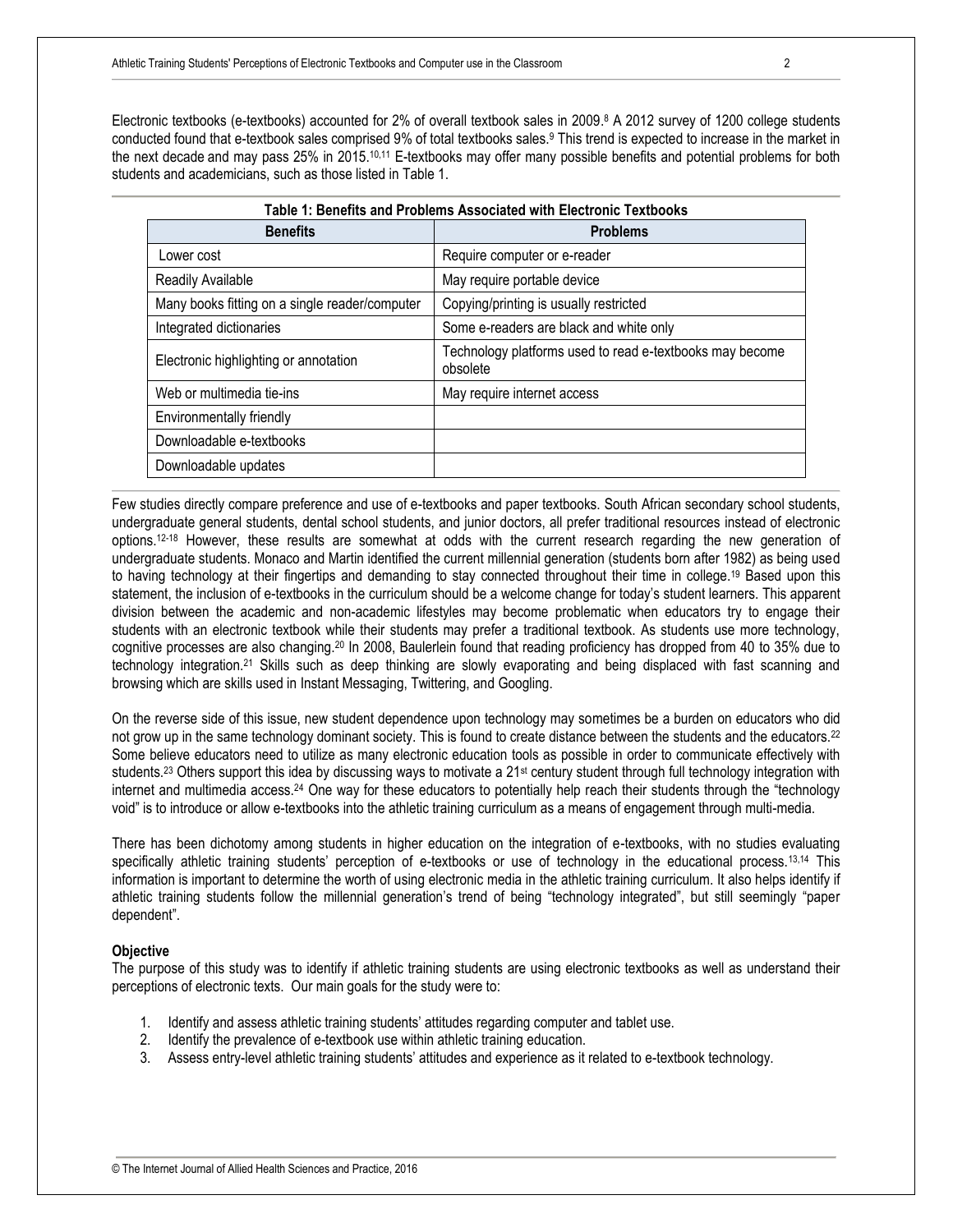#### **METHODS**

A cross-sectional survey design was used to understand athletic training students' perceptions of computer use and e-textbooks. The survey was constructed using a detailed review of the current literature and modification of an established survey to evaluate electronic textbooks.<sup>15</sup> New items were developed using the guidelines suggested by Dillman et al.<sup>25</sup> Content validity was established using both content experts and cognitive interviewing procedures. After slight modifications were made, three content experts were asked to evaluate the survey items. Content experts were selected based on their experience as athletic training educators and research interests in technology. New items were created while old items were reworded based on the experts' recommendations. The survey included an informed consent item followed by a total of 37 (six demographic) items including a combination of closed ended (i.e., multiple choice, select all that apply) and open-ended questions.

Following the feedback from content experts, the instrument was piloted to eight, second year, graduate, athletic training students (mean age:  $23.75 \pm 0.71$ ). Cognitive interviewing was used to establish trustworthiness. Students were asked to read the items and identify any items or words that seemed confusing. They were then asked to describe what they thought each question was asking to ensure that the students and researchers each understood the items. There were few misunderstandings but the items were modified based on their feedback.

#### **Data Collection and Analysis**

Once a psychometrically sound instrument was developed, the survey was emailed to athletic training faculty, who were asked to forward the email on to their students via a link to Qualtrics. Two reminder emails were sent two weeks apart to faculty. The study was approved by University of Southern Mississippi institutional review board. Informed consent was obtained from all participants.

Descriptive statistics were used (i.e., mean, standard deviation, percentages) to compare data. The open-ended questions were coded using inductive content analysis using reoccurring terms.

#### **RESULTS**

A total of 861 athletic training students completed the survey. Inclusion criteria included students over the age of 18 who were enrolled in an athletic training program. Table 2 describes the sample. Because participants were forwarded emails from their faculty members we are unable to calculate an accurate response rate.

A majority of the respondents were under the age of 25 (92%). Respondents were primarily completing undergraduate athletic training programs (93.3%) with a balanced distribution of year in the program. Most students (62.9%) report being allowed to use laptops or tablets in their athletic training classes while 30.9% say it "depends upon the course." A total of 99.8% of students reported having access and using computers for school related activities. In addition, 96.4% of students reported being comfortable or very comfortable with computers.

When we asked students about their preference for e-textbooks or traditional textbooks, 69% prefer a traditional textbook while 22% state they never had the opportunity to work with an e-textbook. The primary reason students prefer traditional over etextbooks is ease of reading followed by ease of note taking. Students who prefer e-textbooks instead of traditional textbooks state that e-textbooks are more portable and cost less than traditional textbooks. Table 3 further illustrates the students' preferences.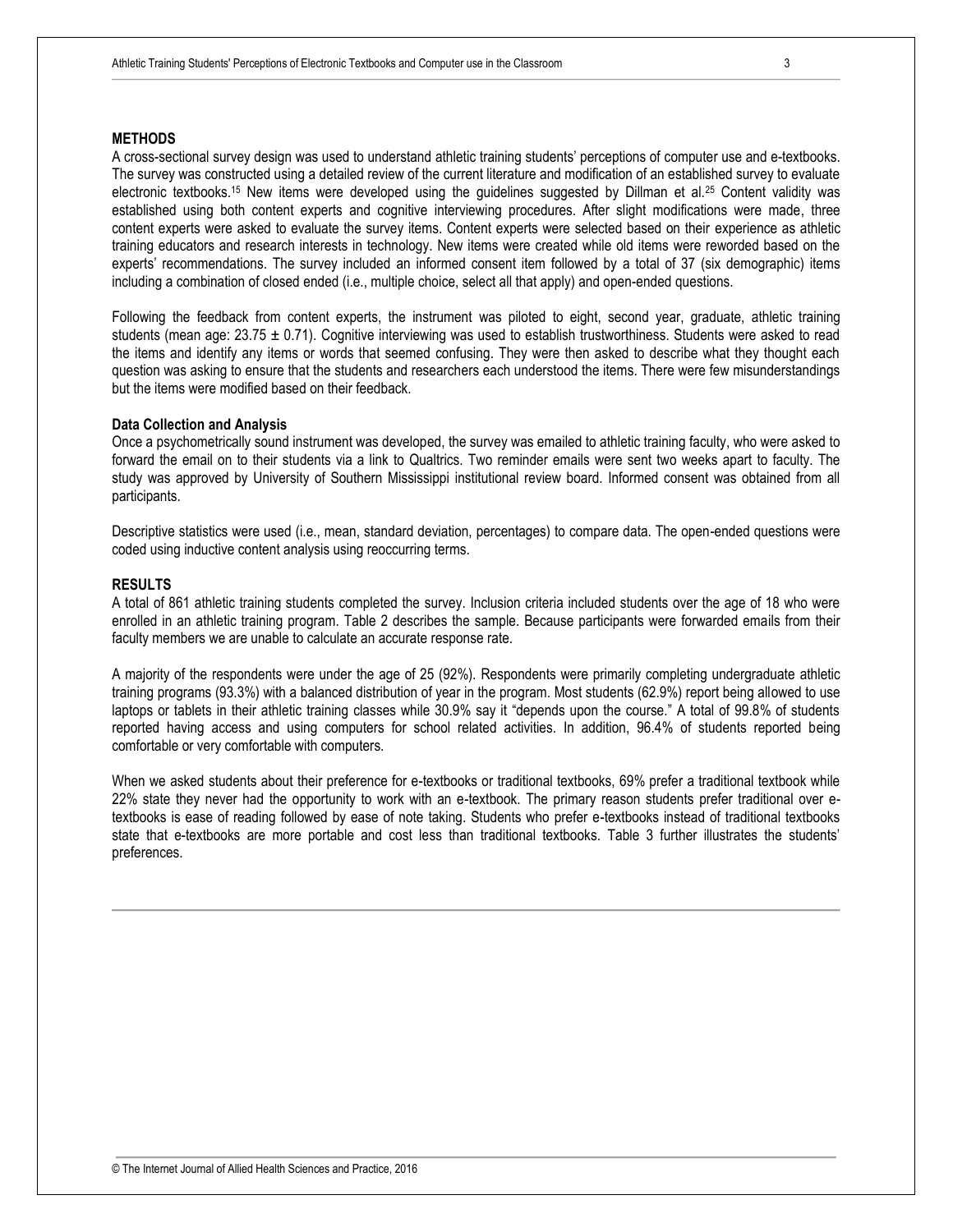| rable 2. Demographic Gharacteristics or Students in Study |                     |
|-----------------------------------------------------------|---------------------|
| Variable                                                  | Number (Percentage) |
| Gender                                                    |                     |
| Male                                                      | 261 (30.3%)         |
| Female                                                    | 599 (69.7%)         |
|                                                           |                     |
| Race ( $n = 860$ )                                        |                     |
| White, non-Hispanic                                       | 750 (87.2%)         |
| Black, non-Hispanic                                       | 36 (4.2%)           |
| Hispanic                                                  | 44 (5.1%)           |
| Asian/Pacific Islander                                    | 25 (2.9%)           |
| Native American/Alaska Native                             | 5(0.6%)             |
|                                                           |                     |
| Age Group ( $n = 860$ )                                   |                     |
| 18-19 years                                               | 149 (17.3%)         |
| 20-21 years                                               | 449 (52.2%)         |
| 22-24 years                                               | 196 (22.8%)         |
| 25-35 years                                               | 49 (5.7%)           |
| 36+ years                                                 | 17 (2.0%)           |
|                                                           |                     |
| Program Type ( $n = 860$ )                                |                     |
| Undergraduate                                             | 803 (93.3%)         |
| Graduate Entry Level                                      | 57 (6.6%)           |
| Year in Program ( $n = 848$ )                             |                     |
| Undergraduate Freshman                                    | 57 (6.7%)           |
| Undergraduate Sophomore                                   | 276 (32.6%)         |
| Undergraduate Junior                                      | 257 (30.3%)         |
| Undergraduate Senior                                      | 202 (23.8%)         |
| Graduate Year 1                                           | 27 (3.2%)           |
| Graduate Year 2                                           | 29 (3.4%)           |
|                                                           |                     |

**Table 2. Demographic Characteristics of Students in Study**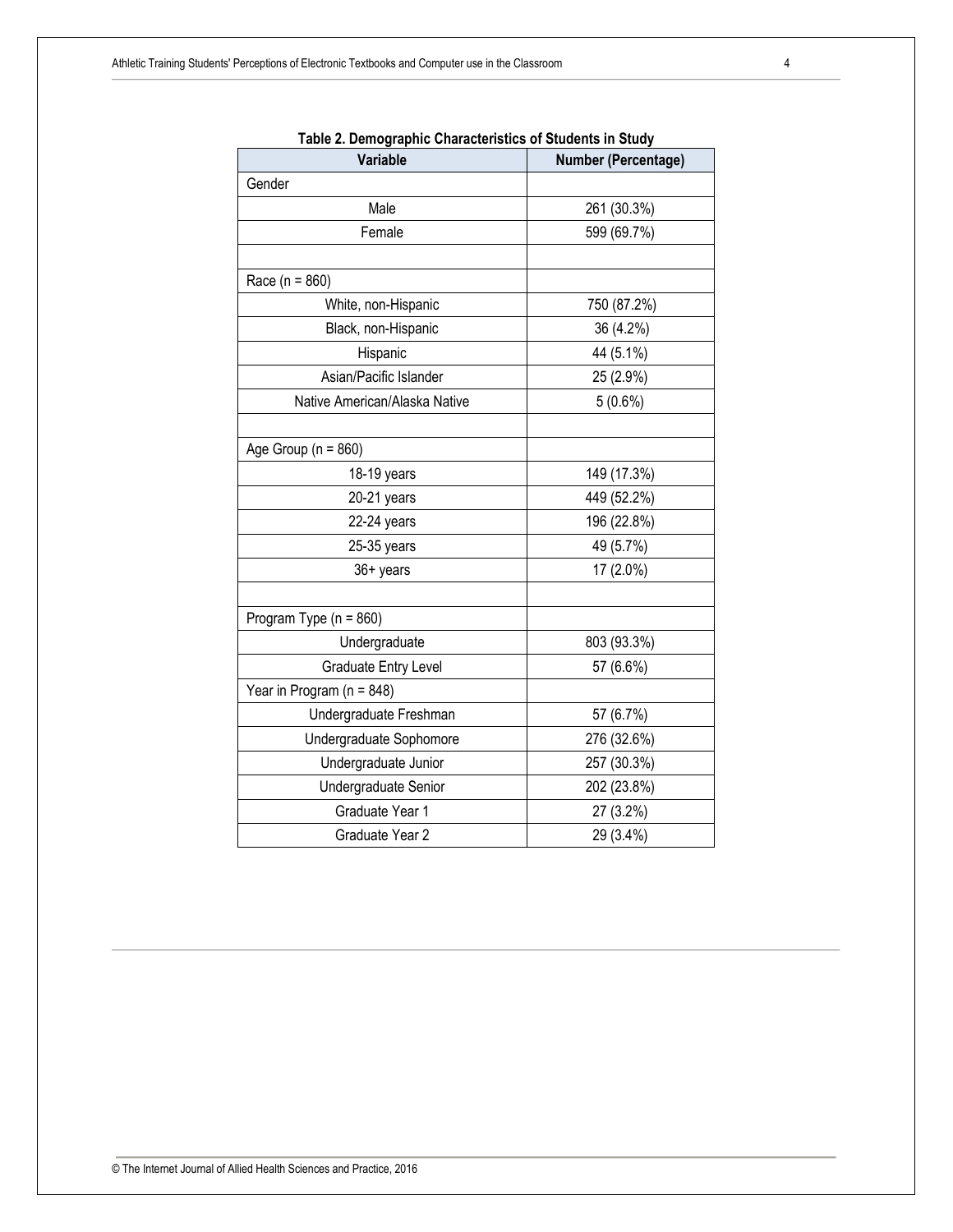| Variable                                                                                                                                          |                            |
|---------------------------------------------------------------------------------------------------------------------------------------------------|----------------------------|
| Hours per week of textbook use ( $n = 838$ )                                                                                                      |                            |
| 0 hours                                                                                                                                           |                            |
| 1-5 hours                                                                                                                                         |                            |
| 6-10 hours                                                                                                                                        |                            |
| 11-15 hours                                                                                                                                       |                            |
| $16+$ hours                                                                                                                                       |                            |
|                                                                                                                                                   |                            |
| Institutional textbook preference (n = 838)                                                                                                       |                            |
| My school only uses e-textbooks                                                                                                                   | $5(0.5\%)$                 |
| My school only uses traditional (paper) textbooks                                                                                                 | 207 (24.7%)                |
| My school uses both e-textbooks and traditional textbooks                                                                                         | 297 (35.4%)                |
| I am given the option to choose which type of textbook I prefer                                                                                   | 329 (39.3%)                |
|                                                                                                                                                   |                            |
| Which best describes what YOU do? ( $n = 630$ )                                                                                                   |                            |
| I do not use the e-textbook if the instructor provides detailed material/handouts                                                                 | 163 (25.9%)<br>124 (19.7%) |
| I use e-textbooks only if the instructor does not provide much detailed material/handouts                                                         |                            |
| I use e-textbook even if the instructor provides detailed material/handout                                                                        |                            |
| I do not use e-books regardless of the material provided by the instructor.                                                                       |                            |
| Have you ever purchased a traditional (paper) textbook that you already had as an e-textbook? (n = 837)                                           |                            |
| Yes                                                                                                                                               | 109 (13.0%)                |
| No                                                                                                                                                | 728 (87.0%)                |
|                                                                                                                                                   |                            |
| Have you ever purchased an e-textbook that you already had as a traditional (paper) textbook? (n = 830)                                           |                            |
| Yes                                                                                                                                               |                            |
| No                                                                                                                                                | 787 (94.8%)                |
|                                                                                                                                                   |                            |
| Which statement best describes your preference regarding reading from e-textbooks? (n = 828)                                                      |                            |
| I prefer to print e-textbook material rather than read on a computer or tablet screen                                                             | 439 (53.0%)                |
| I prefer to read on the computer or tablet screen                                                                                                 | 66 (8.0%)                  |
| I prefer to combine printed material with reading from a computer or tablet screen                                                                | 323 (39.0%)                |
|                                                                                                                                                   |                            |
| If you have ever had the opportunity to experience using e-textbooks, which do you prefer? (n = 828)                                              |                            |
| E-textbook                                                                                                                                        | 74 (8.9%)                  |
| <b>Traditional textbook</b>                                                                                                                       |                            |
| I have not had an opportunity to use e-textbooks                                                                                                  |                            |
|                                                                                                                                                   |                            |
| Even if you have not used them, what are some reasons that you would WANT to use e-textbooks<br>compared to traditional textbooks? ( $n = 861$ )* |                            |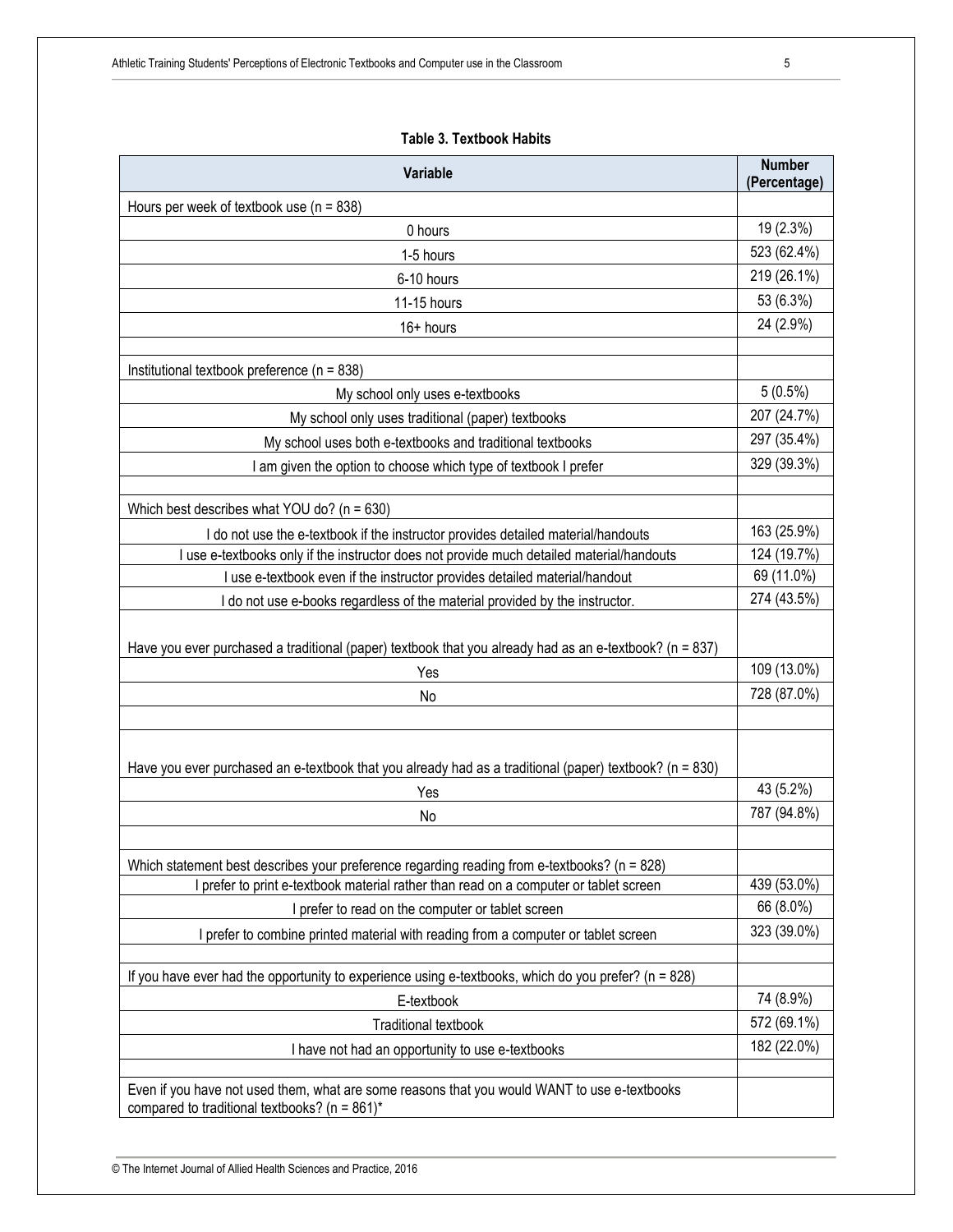| More comfortable                                                                                                                                  |             |
|---------------------------------------------------------------------------------------------------------------------------------------------------|-------------|
| Cost                                                                                                                                              |             |
| Ease of reading                                                                                                                                   |             |
| Ease of note taking                                                                                                                               |             |
| Availability                                                                                                                                      |             |
| More easily portable                                                                                                                              |             |
| None                                                                                                                                              | 66 (7.7%)   |
| Other (Open-ended Response)                                                                                                                       |             |
| Access to the internet                                                                                                                            | 377 (43.8%) |
|                                                                                                                                                   |             |
| Even if you have not used them, what are some reasons that you would WANT to use traditional<br>textbooks compared to e-textbooks? ( $n = 861$ )* |             |
| More comfortable                                                                                                                                  | 479 (55.6%) |
| Cost                                                                                                                                              |             |
| Ease of reading                                                                                                                                   |             |
| Ease of note taking                                                                                                                               |             |
| Availability                                                                                                                                      |             |
| More easily portable                                                                                                                              |             |
| None                                                                                                                                              |             |
| Other (Open-ended Response)                                                                                                                       |             |
| Access to the internet                                                                                                                            |             |
| *percentage is not cumulative                                                                                                                     |             |

#### **DISCUSSION**

Many people have been predicting that e-books and e-textbooks will become more integrated inside the classroom of the future.<sup>26,27</sup> However, there is a great amount of friction from both educators and students as to e-textbooks implementation and access. Our study found that given a choice, 64.3% of the athletic training students preferred using traditional paper textbooks for their athletic training courses. These results mirrored previous studies on e-textbook preference in a variety of populations.12- <sup>18</sup> Ditmyer et al and Strother et al found a majority of dental school students preferring printed textbooks instead of etextbooks.15,17 Ditmyer et al stated their results could have been skewed by the fact that there may have been a large portion of students who would not have fallen in the age range defined for the Millennial Generation.<sup>15</sup> However, in our study, 93.3% of responses were from students under the age of 25, which puts them decidedly as Millennials. Woody, Dennis, and Philip and Moon report undergraduates prefer traditional textbooks over e-textbooks.<sup>13,14,28</sup> Another telling factor that speaks to how much students prefer traditional textbooks is the amount of students who purchased a traditional textbook when they already had an etextbook was more than double that of students purchasing an e-textbook when they already owned a traditional textbook (n=109 vs n=43). While there could be many reasons for this behavior, we suspect that one of the more prevalent is students' overall preference for these textbooks.

We measured students' computer use and comfort to make sure that was not a factor in preferring a non-electronic textbook format. Our results showed that 99.8% of students use computers for various reasons such as writing papers, research, watching course related videos, online learning management systems (e.g. Blackboard, Moodle, etc.), and class projects to name a few. (Table 4) We also found that 96.4% of students are comfortable or very comfortable with computers. This leads us to believe discomfort with technology is not a primary reason for choosing traditional textbooks over e-textbooks. In addition, 97.5% of students report spending more than 1 hour per day using their computer or tablet to complete schoolwork during the semester.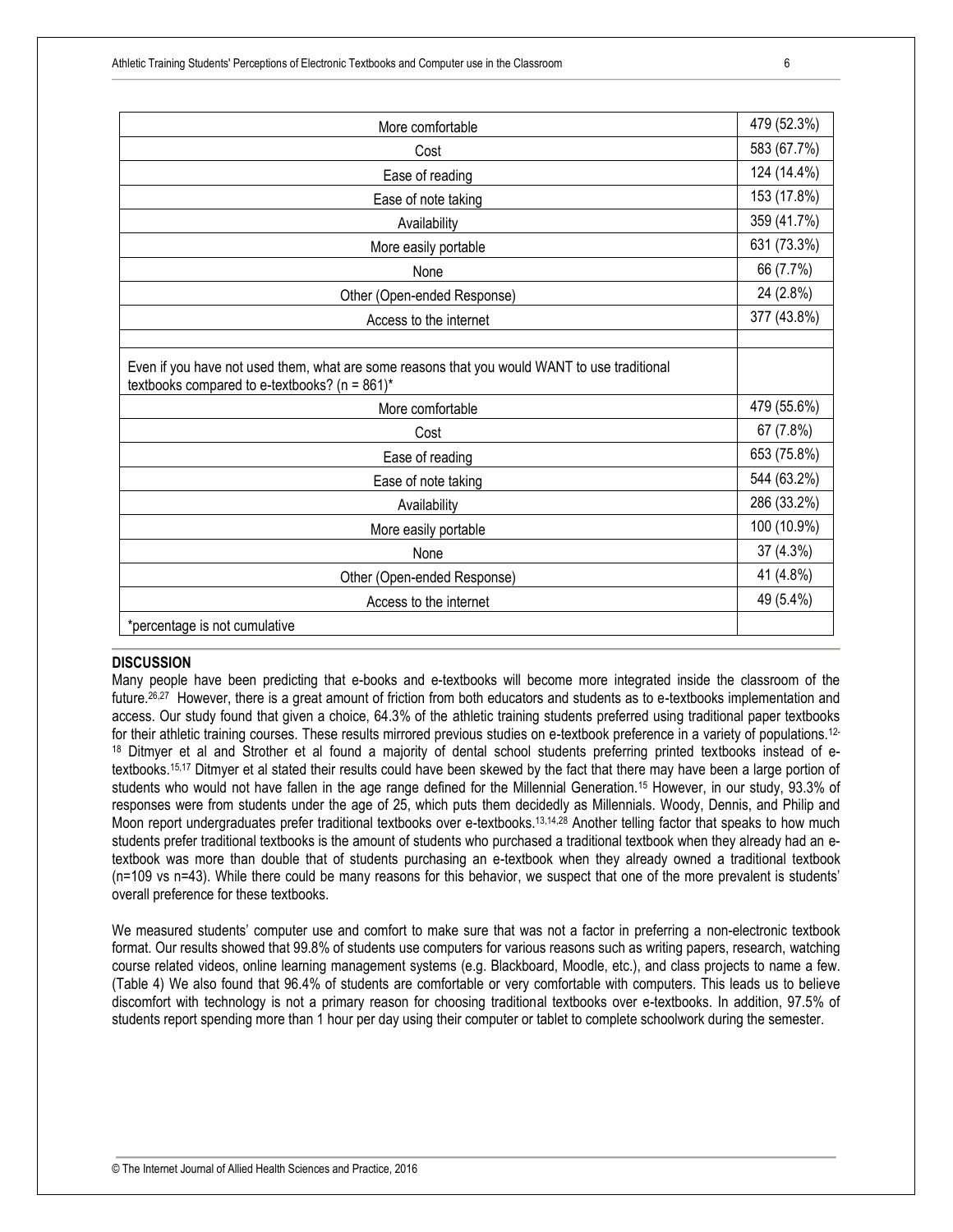| Variable<br><b>Number (Percentage)</b><br>Access to computers or tablets<br>681 (80.6%)<br>You purchase own laptop/tablet<br>$4(0.5\%)$<br>School provides you with laptop/tablet<br>6(0.7%)<br>You use desktop computer ONLY<br>$2(0.2\%)$<br>You do not use computer or tablet<br>152 (18.0%)<br>You use a combination of desktop and laptop/tablet<br>School related activities performed on computers (n = 861)*<br>831 (90.8%)<br><b>Writing Papers</b><br>812 (94.3%)<br>Research<br>660 (76.7%)<br>Watching course related videos<br>666 (77.4%)<br>Online Learning Management Systems (ie. Blackboard, Moodle, etc.)<br>742 (86.2%)<br>Class Projects<br>371 (43.1%)<br><b>Taking Notes</b><br>433 (50.3%)<br>Reading for class<br>29 (3.4%)<br>Other (open ended answer)<br>E-reader or tablet ownership ( $n = 839$ )<br>356 (41.3%)<br>Yes<br>483 (57.6%)<br>No<br>Allowed to use laptops/tablets in the athletic training classroom ( $n = 839$ )<br>528 (62.9%)<br>Yes<br>52 (6.2%)<br>No<br>259 (30.9%)<br>Depends upon the course<br>Hours in a typical day spent on a computer/tablet doing schoolwork during semester (n = 837)<br>21 (2.5%)<br>Less than 1 hour<br>186 (22.2%)<br>Between 1-2 hours<br>249 (29.7%)<br>Between 2-3 hours<br>168 (20.1%)<br>Between 3-4 hours<br>97 (11.6%)<br>Between 4-5 hours<br>50 (6.0%)<br>Between 5-6 hours<br>66 (7.9%)<br>More than 6 hours<br>Current comfort level with computers (n = 837)<br>416 (49.7%)<br>Very comfortable<br>391 (46.7%)<br>Comfortable<br>26 (3.1%)<br>Uncomfortable<br>$4(0.5\%)$<br>Very Uncomfortable | <b>Table 4. Reported Computer Use</b> |  |  |
|-------------------------------------------------------------------------------------------------------------------------------------------------------------------------------------------------------------------------------------------------------------------------------------------------------------------------------------------------------------------------------------------------------------------------------------------------------------------------------------------------------------------------------------------------------------------------------------------------------------------------------------------------------------------------------------------------------------------------------------------------------------------------------------------------------------------------------------------------------------------------------------------------------------------------------------------------------------------------------------------------------------------------------------------------------------------------------------------------------------------------------------------------------------------------------------------------------------------------------------------------------------------------------------------------------------------------------------------------------------------------------------------------------------------------------------------------------------------------------------------------------------------------------------------------------------------------------------------|---------------------------------------|--|--|
|                                                                                                                                                                                                                                                                                                                                                                                                                                                                                                                                                                                                                                                                                                                                                                                                                                                                                                                                                                                                                                                                                                                                                                                                                                                                                                                                                                                                                                                                                                                                                                                           |                                       |  |  |
|                                                                                                                                                                                                                                                                                                                                                                                                                                                                                                                                                                                                                                                                                                                                                                                                                                                                                                                                                                                                                                                                                                                                                                                                                                                                                                                                                                                                                                                                                                                                                                                           |                                       |  |  |
|                                                                                                                                                                                                                                                                                                                                                                                                                                                                                                                                                                                                                                                                                                                                                                                                                                                                                                                                                                                                                                                                                                                                                                                                                                                                                                                                                                                                                                                                                                                                                                                           |                                       |  |  |
|                                                                                                                                                                                                                                                                                                                                                                                                                                                                                                                                                                                                                                                                                                                                                                                                                                                                                                                                                                                                                                                                                                                                                                                                                                                                                                                                                                                                                                                                                                                                                                                           |                                       |  |  |
|                                                                                                                                                                                                                                                                                                                                                                                                                                                                                                                                                                                                                                                                                                                                                                                                                                                                                                                                                                                                                                                                                                                                                                                                                                                                                                                                                                                                                                                                                                                                                                                           |                                       |  |  |
|                                                                                                                                                                                                                                                                                                                                                                                                                                                                                                                                                                                                                                                                                                                                                                                                                                                                                                                                                                                                                                                                                                                                                                                                                                                                                                                                                                                                                                                                                                                                                                                           |                                       |  |  |
|                                                                                                                                                                                                                                                                                                                                                                                                                                                                                                                                                                                                                                                                                                                                                                                                                                                                                                                                                                                                                                                                                                                                                                                                                                                                                                                                                                                                                                                                                                                                                                                           |                                       |  |  |
|                                                                                                                                                                                                                                                                                                                                                                                                                                                                                                                                                                                                                                                                                                                                                                                                                                                                                                                                                                                                                                                                                                                                                                                                                                                                                                                                                                                                                                                                                                                                                                                           |                                       |  |  |
|                                                                                                                                                                                                                                                                                                                                                                                                                                                                                                                                                                                                                                                                                                                                                                                                                                                                                                                                                                                                                                                                                                                                                                                                                                                                                                                                                                                                                                                                                                                                                                                           |                                       |  |  |
|                                                                                                                                                                                                                                                                                                                                                                                                                                                                                                                                                                                                                                                                                                                                                                                                                                                                                                                                                                                                                                                                                                                                                                                                                                                                                                                                                                                                                                                                                                                                                                                           |                                       |  |  |
|                                                                                                                                                                                                                                                                                                                                                                                                                                                                                                                                                                                                                                                                                                                                                                                                                                                                                                                                                                                                                                                                                                                                                                                                                                                                                                                                                                                                                                                                                                                                                                                           |                                       |  |  |
|                                                                                                                                                                                                                                                                                                                                                                                                                                                                                                                                                                                                                                                                                                                                                                                                                                                                                                                                                                                                                                                                                                                                                                                                                                                                                                                                                                                                                                                                                                                                                                                           |                                       |  |  |
|                                                                                                                                                                                                                                                                                                                                                                                                                                                                                                                                                                                                                                                                                                                                                                                                                                                                                                                                                                                                                                                                                                                                                                                                                                                                                                                                                                                                                                                                                                                                                                                           |                                       |  |  |
|                                                                                                                                                                                                                                                                                                                                                                                                                                                                                                                                                                                                                                                                                                                                                                                                                                                                                                                                                                                                                                                                                                                                                                                                                                                                                                                                                                                                                                                                                                                                                                                           |                                       |  |  |
|                                                                                                                                                                                                                                                                                                                                                                                                                                                                                                                                                                                                                                                                                                                                                                                                                                                                                                                                                                                                                                                                                                                                                                                                                                                                                                                                                                                                                                                                                                                                                                                           |                                       |  |  |
|                                                                                                                                                                                                                                                                                                                                                                                                                                                                                                                                                                                                                                                                                                                                                                                                                                                                                                                                                                                                                                                                                                                                                                                                                                                                                                                                                                                                                                                                                                                                                                                           |                                       |  |  |
|                                                                                                                                                                                                                                                                                                                                                                                                                                                                                                                                                                                                                                                                                                                                                                                                                                                                                                                                                                                                                                                                                                                                                                                                                                                                                                                                                                                                                                                                                                                                                                                           |                                       |  |  |
|                                                                                                                                                                                                                                                                                                                                                                                                                                                                                                                                                                                                                                                                                                                                                                                                                                                                                                                                                                                                                                                                                                                                                                                                                                                                                                                                                                                                                                                                                                                                                                                           |                                       |  |  |
|                                                                                                                                                                                                                                                                                                                                                                                                                                                                                                                                                                                                                                                                                                                                                                                                                                                                                                                                                                                                                                                                                                                                                                                                                                                                                                                                                                                                                                                                                                                                                                                           |                                       |  |  |
|                                                                                                                                                                                                                                                                                                                                                                                                                                                                                                                                                                                                                                                                                                                                                                                                                                                                                                                                                                                                                                                                                                                                                                                                                                                                                                                                                                                                                                                                                                                                                                                           |                                       |  |  |
|                                                                                                                                                                                                                                                                                                                                                                                                                                                                                                                                                                                                                                                                                                                                                                                                                                                                                                                                                                                                                                                                                                                                                                                                                                                                                                                                                                                                                                                                                                                                                                                           |                                       |  |  |
|                                                                                                                                                                                                                                                                                                                                                                                                                                                                                                                                                                                                                                                                                                                                                                                                                                                                                                                                                                                                                                                                                                                                                                                                                                                                                                                                                                                                                                                                                                                                                                                           |                                       |  |  |
|                                                                                                                                                                                                                                                                                                                                                                                                                                                                                                                                                                                                                                                                                                                                                                                                                                                                                                                                                                                                                                                                                                                                                                                                                                                                                                                                                                                                                                                                                                                                                                                           |                                       |  |  |
|                                                                                                                                                                                                                                                                                                                                                                                                                                                                                                                                                                                                                                                                                                                                                                                                                                                                                                                                                                                                                                                                                                                                                                                                                                                                                                                                                                                                                                                                                                                                                                                           |                                       |  |  |
|                                                                                                                                                                                                                                                                                                                                                                                                                                                                                                                                                                                                                                                                                                                                                                                                                                                                                                                                                                                                                                                                                                                                                                                                                                                                                                                                                                                                                                                                                                                                                                                           |                                       |  |  |
|                                                                                                                                                                                                                                                                                                                                                                                                                                                                                                                                                                                                                                                                                                                                                                                                                                                                                                                                                                                                                                                                                                                                                                                                                                                                                                                                                                                                                                                                                                                                                                                           |                                       |  |  |
|                                                                                                                                                                                                                                                                                                                                                                                                                                                                                                                                                                                                                                                                                                                                                                                                                                                                                                                                                                                                                                                                                                                                                                                                                                                                                                                                                                                                                                                                                                                                                                                           |                                       |  |  |
|                                                                                                                                                                                                                                                                                                                                                                                                                                                                                                                                                                                                                                                                                                                                                                                                                                                                                                                                                                                                                                                                                                                                                                                                                                                                                                                                                                                                                                                                                                                                                                                           |                                       |  |  |
|                                                                                                                                                                                                                                                                                                                                                                                                                                                                                                                                                                                                                                                                                                                                                                                                                                                                                                                                                                                                                                                                                                                                                                                                                                                                                                                                                                                                                                                                                                                                                                                           |                                       |  |  |
|                                                                                                                                                                                                                                                                                                                                                                                                                                                                                                                                                                                                                                                                                                                                                                                                                                                                                                                                                                                                                                                                                                                                                                                                                                                                                                                                                                                                                                                                                                                                                                                           |                                       |  |  |
|                                                                                                                                                                                                                                                                                                                                                                                                                                                                                                                                                                                                                                                                                                                                                                                                                                                                                                                                                                                                                                                                                                                                                                                                                                                                                                                                                                                                                                                                                                                                                                                           |                                       |  |  |
|                                                                                                                                                                                                                                                                                                                                                                                                                                                                                                                                                                                                                                                                                                                                                                                                                                                                                                                                                                                                                                                                                                                                                                                                                                                                                                                                                                                                                                                                                                                                                                                           |                                       |  |  |
|                                                                                                                                                                                                                                                                                                                                                                                                                                                                                                                                                                                                                                                                                                                                                                                                                                                                                                                                                                                                                                                                                                                                                                                                                                                                                                                                                                                                                                                                                                                                                                                           |                                       |  |  |
|                                                                                                                                                                                                                                                                                                                                                                                                                                                                                                                                                                                                                                                                                                                                                                                                                                                                                                                                                                                                                                                                                                                                                                                                                                                                                                                                                                                                                                                                                                                                                                                           |                                       |  |  |
|                                                                                                                                                                                                                                                                                                                                                                                                                                                                                                                                                                                                                                                                                                                                                                                                                                                                                                                                                                                                                                                                                                                                                                                                                                                                                                                                                                                                                                                                                                                                                                                           |                                       |  |  |
|                                                                                                                                                                                                                                                                                                                                                                                                                                                                                                                                                                                                                                                                                                                                                                                                                                                                                                                                                                                                                                                                                                                                                                                                                                                                                                                                                                                                                                                                                                                                                                                           |                                       |  |  |
|                                                                                                                                                                                                                                                                                                                                                                                                                                                                                                                                                                                                                                                                                                                                                                                                                                                                                                                                                                                                                                                                                                                                                                                                                                                                                                                                                                                                                                                                                                                                                                                           |                                       |  |  |
|                                                                                                                                                                                                                                                                                                                                                                                                                                                                                                                                                                                                                                                                                                                                                                                                                                                                                                                                                                                                                                                                                                                                                                                                                                                                                                                                                                                                                                                                                                                                                                                           |                                       |  |  |
|                                                                                                                                                                                                                                                                                                                                                                                                                                                                                                                                                                                                                                                                                                                                                                                                                                                                                                                                                                                                                                                                                                                                                                                                                                                                                                                                                                                                                                                                                                                                                                                           | *percentage is not cumulative         |  |  |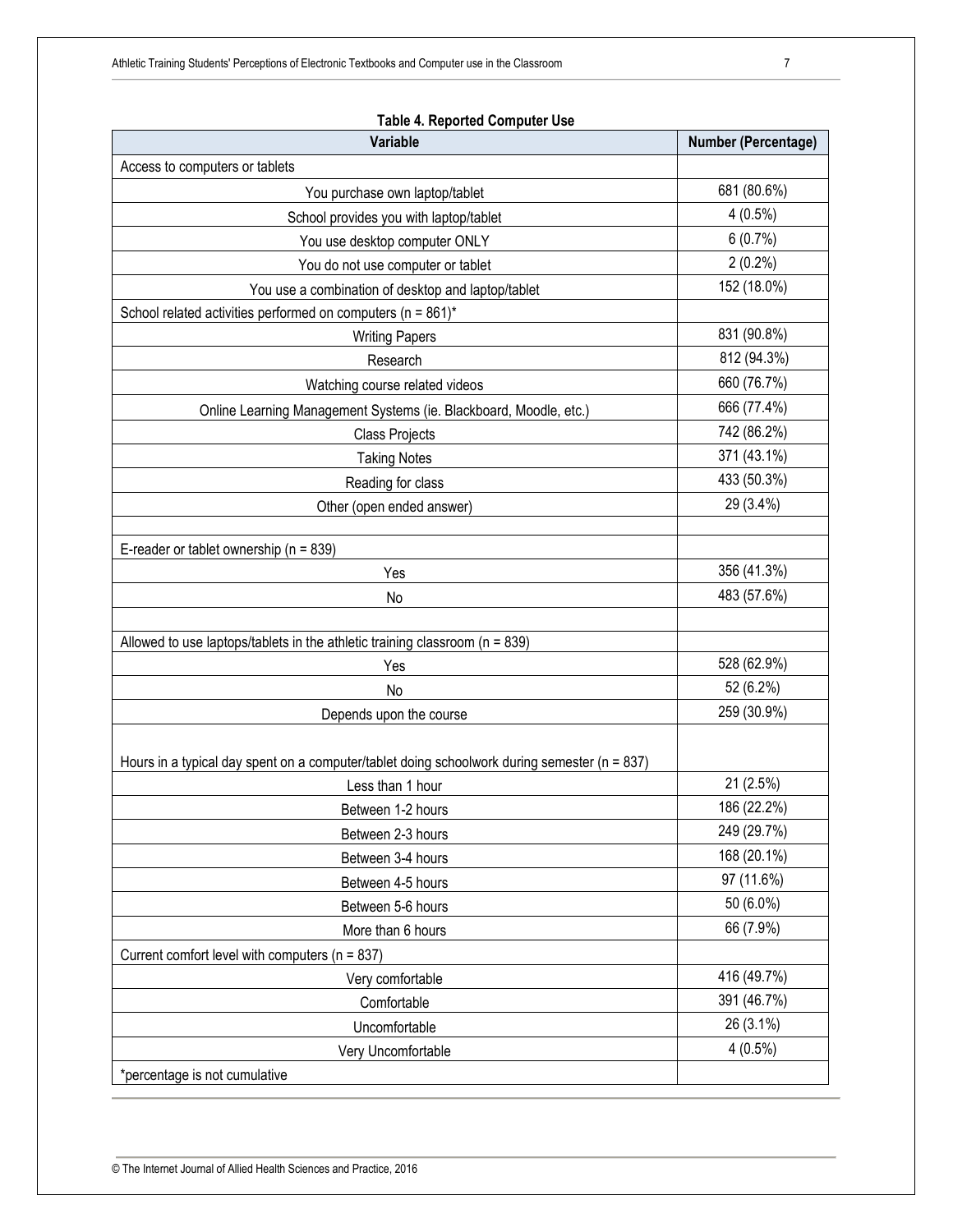Another factor that could have influenced our results is the students' potentially greater acclimatization or experience with traditional textbooks compared with e-textbooks. Berg et al reported students found it easier to work with print books because of familiarity.<sup>29</sup> Our results indicate that this may be occurring within higher education and may be particularly true for athletic training. With 71.7% of students reporting their athletic training program uses only traditional textbooks (Table 5), it is easier to imagine why students may prefer these compared to e-textbooks. This bias is also highlighted when 43.1% of students responded they were not aware that e-textbooks existed for athletic training courses. This follows a trend in elementary and secondary schools, where in 2011, e-textbooks made up less than 10% of the total textbook market.<sup>30</sup> This makes it a simpler transition for students who have grown up with traditional textbooks to continue the trend in higher education. This propensity to utilize traditional textbooks may be reinforced by educators who are less comfortable using e-textbooks compared to traditional textbooks.<sup>15</sup>

| <b>Variable</b>                                                                                                              | <b>Number (Percentage)</b> |
|------------------------------------------------------------------------------------------------------------------------------|----------------------------|
| Which best describes your Athletic Training program regarding e-textbooks? ( $n = 824$ )                                     |                            |
| My athletic training program only uses e-textbooks                                                                           | $0(0.0\%)$                 |
| My athletic training program only uses traditional textbooks                                                                 | 591 (71.7%)                |
| My athletic training program uses both e-textbooks and traditional textbooks                                                 | 233 (28.3%)                |
|                                                                                                                              |                            |
| Are you aware that there are e-books available for some of the textbooks used in athletic training<br>courses? ( $n = 824$ ) |                            |
| Yes                                                                                                                          | 469 (56.9%)                |
| No                                                                                                                           | 355 (43.1%)                |
|                                                                                                                              |                            |
| If you had a choice, what format do you prefer for athletic training textbooks?                                              |                            |
| E-textbook                                                                                                                   | 47 (5.7%)                  |
| Traditional textbooks                                                                                                        | 530 (64.3%)                |
| Combination of e-textbooks and traditional textbooks                                                                         | 247 (30.0%)                |

Some of the more prevalent reasons for preferring traditional textbooks were ease of reading and note taking. This may be explained in a 2007 study by Hernon et al who suggested, "selecting from an e-book title browse display becomes frustrating to students when images are slow to load" and "students become exasperated with limitations related to the display."31 Students also found online reading to be "disjointed" because they "had to do too much scrolling and shifting of the display." A large number of students reported that the display screen was "hard on their eyes" or "gave them headaches", which mirror results by Brunet et al.<sup>16</sup> Students said they prefer abstracts of each chapter and information about searching chapters using specific keywords.

Other reasons students disliked e-textbooks were due to the difficulty in taking notes and learning from a screen. One student, included in our study, stated, "I don't like reading textbooks on the computer. I would rather have physical paper to write on, highlight, and it's just easier reading on the paper" while another student wrote, "It is easier for me to picture the placement of words [on a traditional textbook] page. It's better to help with memorization." In addition, students mentioned they prefer a traditional textbook because working on a computer can be a distraction. One student wrote, "I actually like reading from paper rather than a computer where I can get distracted by the internet."

Students also listed reasons for preferring e-textbooks over traditional textbooks. The most common were easier portability and the reduced cost of most e-textbooks compared to their print counterparts, which were reasons also noted in a previous study.<sup>14</sup> A few students stated, "Electronic textbooks make it easier because everything (i.e., text, notes, etc.) is all in one place" while another student wrote "An electronic textbook is easier to carry than having a heavy book in my backpack". Most students described preference for the e-book over the traditional text when they were using it as a reference because they "could use a quick search to find key words". Other students discussed the idea of being environmentally friendly. A student wrote "I only have to print the pages I need instead of the whole thing." An idea that had not been previously considered was e-books may be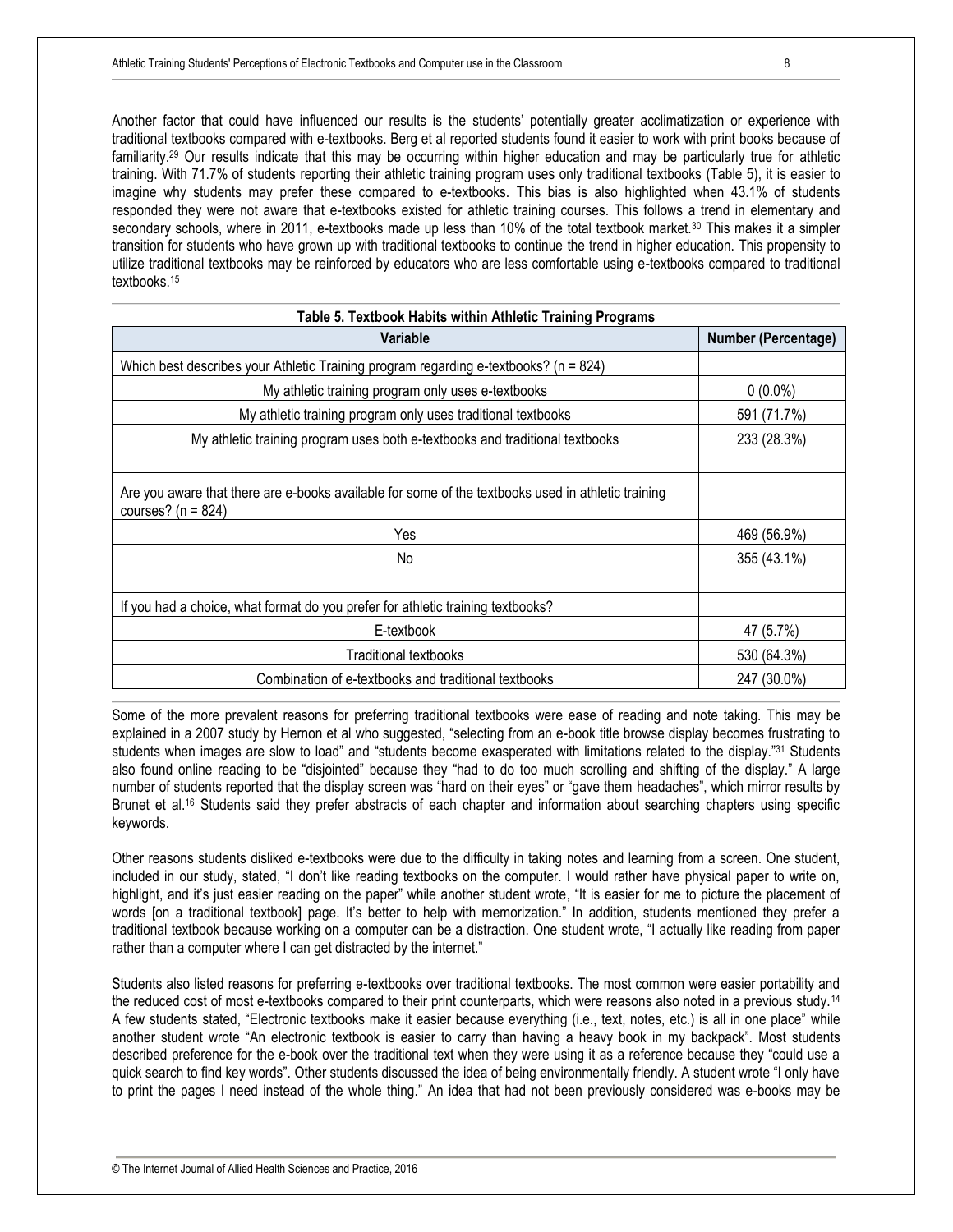useful for students with disabilities. One student wrote, "Using an electronic book is helpful because I can have the computer read the book to me which helps with my dyslexia."

#### **Limitations**

There were some limitations to our study. Since the survey was sent electronically, it was unlikely that students without computers would have been able to respond. This makes it more likely that students who did respond at least had access, basic knowledge, and a comfort level with computers and similar technology which may have skewed our data. This method of survey also only gives a cross-sectional view of what is happening at the time of data collection and does not provide information as to a series of events. While there were a large number of respondents, because the survey was distributed to athletic training faculty and they forwarded it to their students, an accurate sample size or response rate was unable to be calculated due to not being aware of how many students ultimately received the survey. That, and the use of voluntary respondents, reduced the chance that the data were representative of the population as a whole. Therefore caution is advised when generalizing this data to other populations or settings.

#### **Future Research**

Even though today's Millennial Generation of higher education students is technology savvy compared to previous generations they still tend to rely traditional media sources in some aspects of their lives. This may not continue to be true as future generations of students matriculate in technology dependent classrooms and school systems. These future generations of students could begin transitioning away from traditional textbook media much like past generations transitioned from radio to television. We believe future studies should focus on upcoming generations of athletic training students for changes in their perceptions of e-textbooks. This information would help prepare athletic training educators to deal with an ever-changing technological landscape. Another focus of future research should be on the socioeconomic status of athletic training students and how that influences their use of technology in the learning environment. Future studies should also explore potential barriers (e.g. socioeconomic status) to utilizing technology along with specific benefits that technology may impart on students (e.g. assisting students with disabilities).

#### **CONCLUSIONS**

Based upon these findings athletic training educators should continue to utilize traditional textbooks as a primary method of learning while incorporating technology such as e-textbooks as secondary methods. Even in a technology-centered generation of higher education, traditional printed textbooks were preferred by a majority of athletic training students both for their general classroom use and for their use within the athletic training classroom. Many students acknowledged being comfortable with computers, but it was posited that their previous experience with traditional textbooks, the large accessibility of traditional textbooks compared to e-textbooks, and potentially their educators' bias, were factors that influenced them to prefer traditional textbooks over e-textbooks. While e-textbooks were touted as being more portable and less expensive, traditional textbooks were preferred for their ease of reading and note taking.

#### **REFERENCES**

- 1. Davie E. Incorporating mobile learning into athletic training education. *Athl Train Educ J.* 2009;4:152-6.
- 2. Carpenter A, Lengel T, Weaver J, Wagner R. Developing E-learning: tools for the athletic training educator. *Athl Train Ed J.*  2001;6(3):172-14.
- 3. Wagner R. Web-based conferencing tools for the athletic training educator. *Athl Train Educ J.* 2010;5(3):148-9.
- 4. Payne EK, Berry DC. Connecting with your students in the year 2011: text messaging in the classroom *Athl Train Ed J.*  2001;6(3):175-8.
- 5. Potteiger K, Lundgren A. Using an audience response system to prepare athletic training students for the board of certification exam. *Athl Train Educ J.* 2012;7(4):198-204.
- 6. Basulto D. The future of books: from Gutenberg to e-readers. *The Washington Post.* 2013. http://www.washingtonpost.com/blogs/innovations/wp/2013/09/20/the-future-of-books-from-gutenberg-to-e-readers/ Accessed January 17, 2014.
- 7. Kelly K. *What Technology Wants.* New York: Viking Publishing; 2010.
- 8. Kolowich S. All in the delivery. *Inside Higher Education* 2010.
- 9. Kolowich S. "Hype vs. Adoption." *Inside Higher Ed*, July 5, 2012. http://www.insidehighered.com/news/2012/07/05/surveyipad-adoption-sluggish-e-textbooks-booming
- 10. *SIMBA Information Report: E-textbooks in Higher Education 2010-2011.* Simba Information; August 18, 2010.
- 11. Reynolds R. "E-Textbook Market Remains on Course to Pass 25% by 2015." *Direct Digital*, 2012. http://www.mbsdirect.net/nextisnow/blog/e-textbook-market-remains-on-course-to-pass-25-by-2015.html